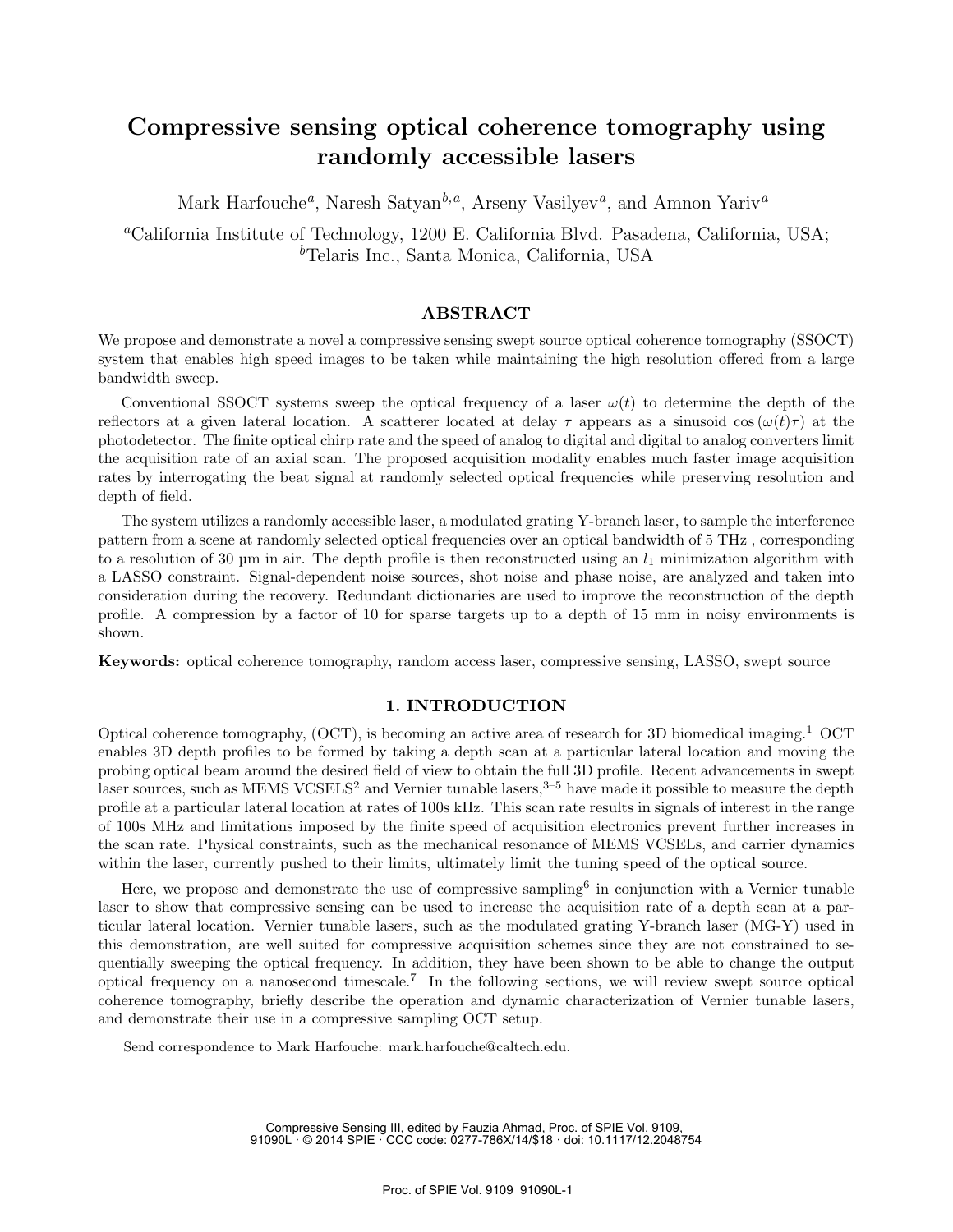## 2. 3D IMAGING USING SWEPT SOURCE OPTICAL COHERENCE TOMOGRAPHY

We begin by reviewing the principles behind 3D imaging using a swept laser. While the principle behind swept source OCT (SSOCT) relies on changing the optical frequency  $\omega$  of the laser with time, the rate of change of the optical frequency is slow enough that a quasi static analysis applies. In what follows, we consider the output at a given frequency and then allow the frequency to change with time.

To measure depth, SSOCT characterizes the interference between the reflected optical beam from the scatterers in the scene and that of a mirror at a known location. One configuration that enables this measurement is a Michelson interferometer shown on the right of Figure 1. The output of the laser is collimated and split into two paths by a beam splitter: half the light is directed towards the scene and the other half towards a reference mirror. The strong reflection from the mirror passes back through the beam splitter towards the photodetector and beats with scattered light from the scene. Light reflecting from an object located at a relative distance  $d_i$ from the mirror, will be delayed by  $\tau_i = 2nd_i/c$  where n is the refractive index of the medium, and c is the speed of light in vacuum. The reflections from the scatterers in the scene beat with the reference mirror and the measured voltage at the photodetector can be written as:

$$
V(\omega = \omega_0) = \frac{\rho P}{4} \left( 1 + \sum_i R_i + \sum_i 2\sqrt{R_i} \cos(\omega_0 \tau_i) \right)
$$
(1)

where P is the output power from the laser,  $\rho$  is the responsivity of the detector in V/W, and  $R_i$  is the reflectivity of the i<sup>th</sup> reflector. Note that we have assumed  $R_i \ll 1$  allowing the omission the beating terms involving  $\sqrt{R_iR_j}$ ,  $i \neq j$ . For simplicity, we will set  $\rho P/4 = 1$  and ignore the  $\sum_i R_i$  terms in subsequent discussions.



Figure 1: System schematic. The electrical path is shown in black. The output optical beam is shown in a dashed blue line while the useful optical return path is shown in a dotted red line. BS denotes a 50:50 beam splitter. The motorized stage enables the scene, made of acrylic slabs, to be measured at various levels of path length mismatch. MG-Y refers to the modulated grating Y-branch laser.  $3 \times$  AWG refers to the three arbitrary waveform generators used to tune the laser. PD refers to the photodetector (Thorlabs PDA10CF).

In current SSOCT embodiments,  $\omega$  is continuously varied by either changing the cavity length of the laser, such as in MEMS VCSELS,<sup>2</sup> by tuning an optical filter,<sup>8</sup> or by injecting current into the laser.<sup>9</sup> Equation 1 can be written as:

$$
V(\omega = \omega_0 + \Delta\omega(t)) = 1 + \sum_{i} 2\sqrt{R_i} \cos(\omega_0 \tau_i + \Delta\omega(t)\tau_i)
$$
  $t \in [0, T).$  (2)

The strength of the reflector at a given location can be reconstructed by taking the Fourier transform of  $V(\Delta\omega(t))$ . The conjugate Fourier variable to  $\Delta\omega$  is the location of a reflector and the magnitude of the Fourier transform at that location is the reflectivity. The resolution of the system,  $\delta d = c/2B$ , is given by the optical sweep bandwidth,  $B = \Delta\omega_{\text{max}} - \Delta\omega_{\text{min}}$ , while the maximum measurable delay is determined by the coherence length of the laser. In current OCT embodiments, the function  $\Delta\omega(t)$  is some known monotonically increasing or decreasing function in time. A full 3D measurement is obtained by scanning the output beam across the desired lateral field of view.<sup>1</sup>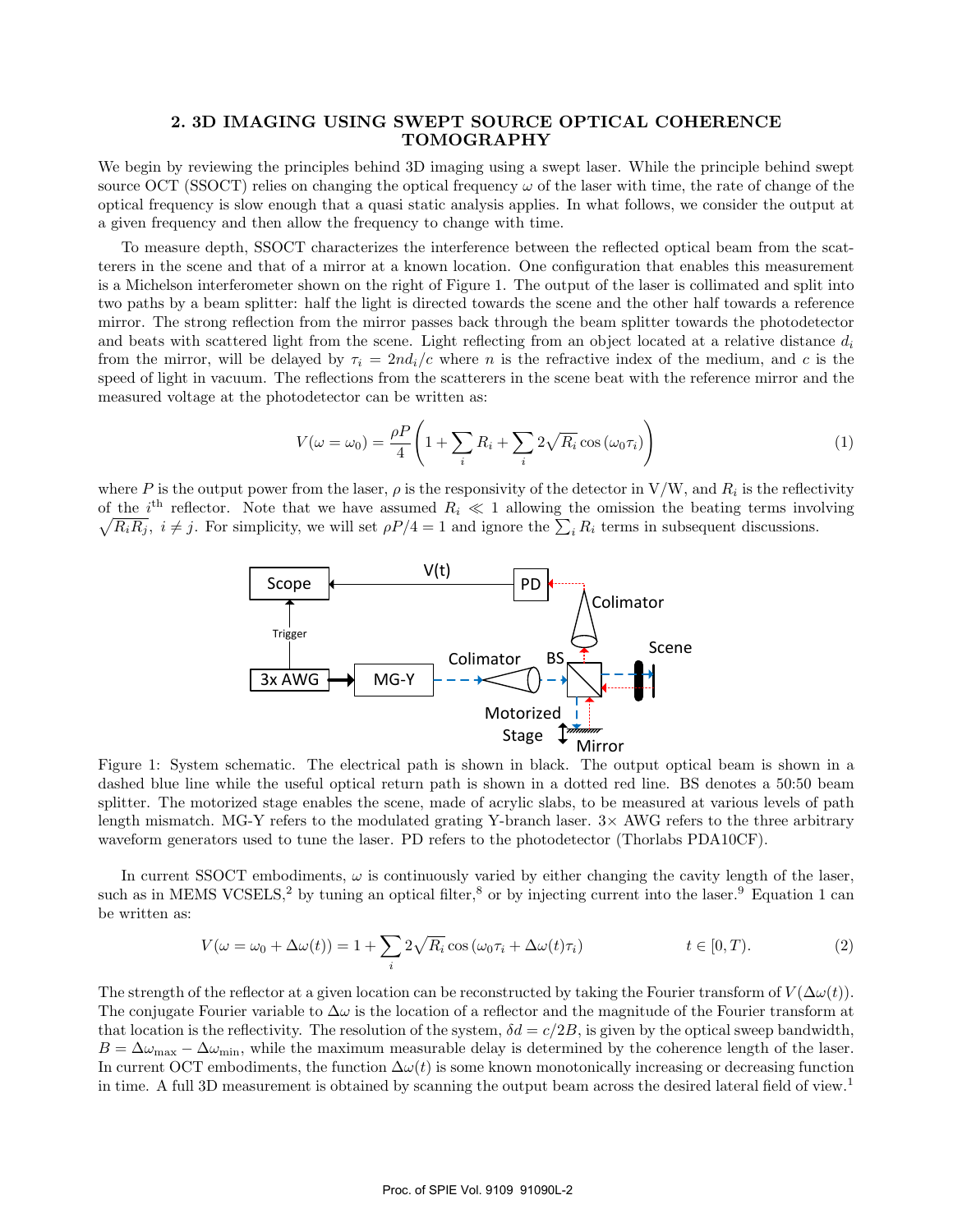Discretizing Equation 2 in the optical frequency  $(\Delta \omega)$  and time delay domains  $(\tau)$ , we obtain:

$$
y = 1 + Fx,\tag{3}
$$

where  $\mathbf{y} \in \mathcal{R}^N$  contains the measurements  $y_j = V(\Delta \omega(t_j))$  with  $t_j < t_{j+1}$ , x is a vector of size N contains the reflectivity of the scene at each Fourier limited resolution bin corresponding to a location  $\tau_i$ . **F** is an  $N \times N$  is the Fourier matrix that relates the reflectivity at a given location to the measured beat signal at the photodetector.

The speed at which one can measure the full vector y is limited by the speed at which  $\Delta\omega$  can be changed and by acquisition electronics. MEMS VCSELs are limited by their mechanical resonance,<sup>2</sup> while FDML lasers<sup>8</sup> are limited by the rotation speed of the tuning grating. Compressive sensing (CS) theory<sup>6</sup> states that if the vector x is sparse, it can be reconstructed by taking a randomly chosen subset of the measurements y related to x by a partial Fourier matrix. The square measurement matrix  $\bf{F}$  in Equation 3 is then replaced by matrix **A** with  $m \ll N$  rows and N columns made of randomly selected rows of the original **F** matrix. In SSOCT, this translates to measuring the beat signal at a subset of the optical frequencies. Unfortunately, typical laser sources used in SSOCT must be continuously tuned making them unsuitable for this type of acquisition. In the next sections, we will explore how Vernier tunable lasers can overcome this limitation. This class of lasers allows for arbitrary addressing of optical frequencies effectively reordering the rows of the Fourier measurement matrix **F**. If the rows are randomly ordered, any consecutive m measurements  $y_1 \ldots y_m$  become sufficient to recover the depth profile  $x$  without sacrificing resolution or depth of field. The vector  $x$  containing the reflectivity of the scene can be recovered from y through a variety of algorithms<sup>6, 10, 11</sup> thus decreasing the overall acquisition time for a depth scan. Prior to any CS reconstruction, the mean of the  $m$  entries in the raw measurement is removed to form y to account for the strong DC term (1 in Equation 3).

#### 3. SAMPLED GRATING LASERS FOR COMPRESSED SENSING SSOCT

Recently, a new class of single mode laser based on sampled grating resonator has been proposed for SSOCT.<sup>3,4,12</sup> The principle behind these sampled grating lasers is that an arbitrary optical frequency can be selected by addressing a different mode of the resonator. The lasers achieve this by having two sampled grating reflectors with slightly different periods forming the optical cavity. Each grating is resonant at multiple frequencies, but the combined effect of the two grating is to allow oscillation at just a single optical frequency. The optical frequency is addressed by changing the refractive index of the individual resonators through local heating<sup>4</sup> or carrier injection.<sup>13</sup> This causes an optical mode-hop and can change the output of the laser by as much as 40 nm. Unlike continuously tunable lasers, these lasers, known as Vernier tunable lasers, can address optical frequencies in any desired order making them versatile tools for compressive sensing.

In this study, we use a modulated grating Y-branch laser (Syntune 7500) as the randomly accessible tunable laser source in the 1550 nm range. The characterization of the source was accomplished by changing the tuning currents to the specified values using arbitrary waveform generators (AD9910) and waiting until all transients settle before measuring the optical frequency with an wavemeter (Burleigh WA-1100). Figure 2 shows the measured optical frequency of the laser as a function of two tuning currents, a third tuning current (not shown in the plot) is used to fine tune the output frequency.

The laser is tuned to 1000 different optical frequencies in a 1 ms interval. The nominal optical frequencies are chosen from 190 THz to 195 THz in 5 GHz increments corresponding to a Nyquist limited depth of field of 15 mm with an axial resolution of 30 µm in free space. The order of optical frequencies is randomized so as to allow any group of consecutive  $m < N$  measurements to be sufficient to reconstruct the reflectivity profile of the scene. The CS reconstruction is performed by solving an  $l_1$  minimization problem detailed in Section 6.

#### 4. DYNAMIC CHARACTERIZATION OF THE MG-Y LASER

One of the major problems in implementation of CS is that the measurement matrix  $(A)$  is not always known with full precision. While this might manifest itself as blurring or lowered resolution in conventional measurement systems, knowledge of  $\bf{A}$  will determine whether or not the signal is sparse in the chosen representation. If the sparsity in the chosen basis is reduced, then the number of measurements required to recover the original signal will also increase thus reducing the usefulness of compressive sampling.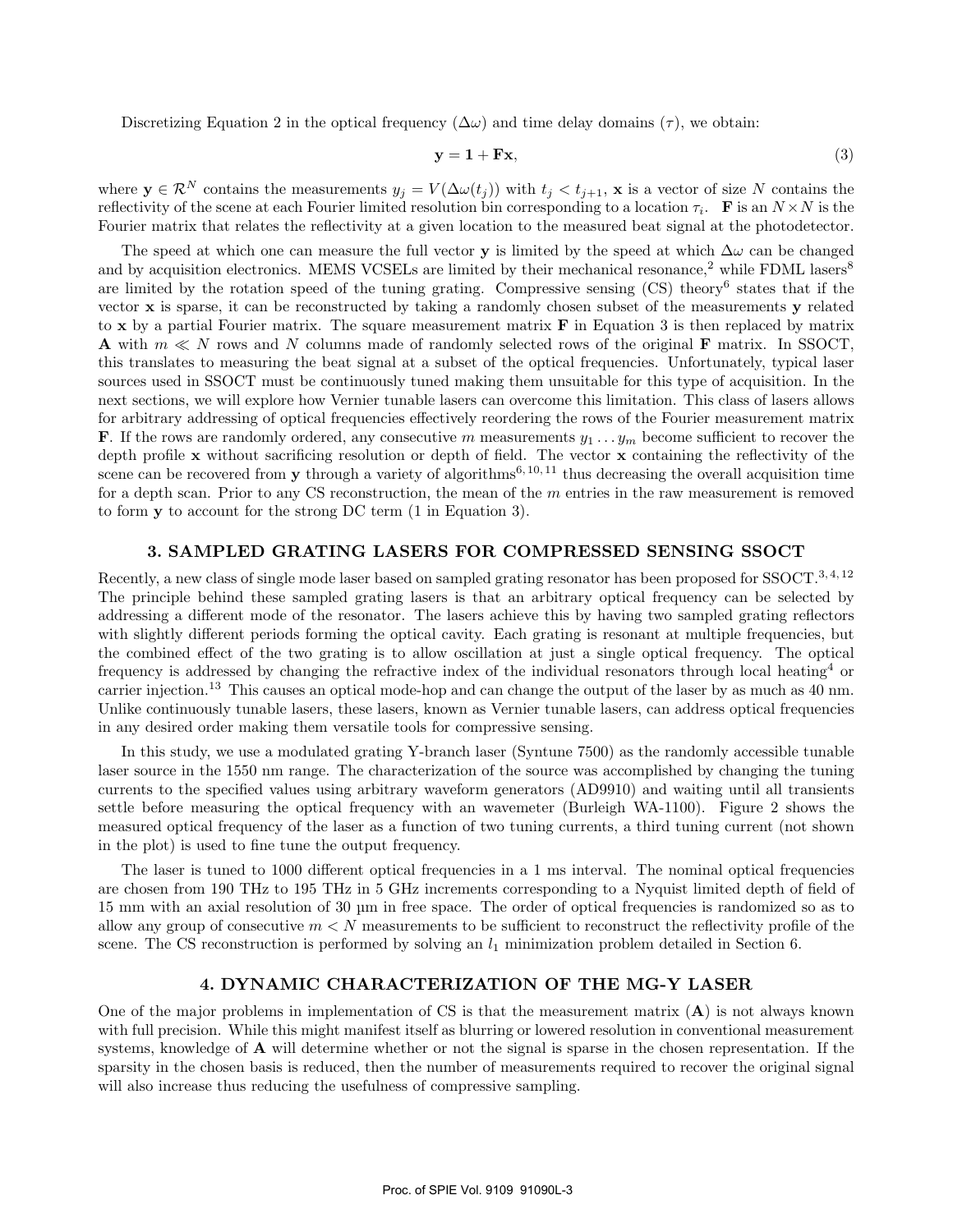

Figure 2: Color plot showing the addressable optical frequencies using the MG-Y laser by tuning the grating currents. Tuning from 190 THz to 195 THz is achievable giving the overall system an axial resolution of 30 µm in free space. The regions shown in white were found to have an unstable optical frequency output and thus are not considered to be useful.

In the case of CS SSOCT, the exact output frequency of the laser needs to be known with high precision. Slow thermal transients heat the laser and appear as a systematic discrepancy between frequency characterized with the slow wavemeter and the actual output frequency of the MG-Y laser during a single sweep. To measure the error in the output optical frequency, we replace the scene by a strong mirror. If the measurements are reordered in ascending optical frequency, the error can be modeled as a phase modulation of the beat signal:

$$
V(\Delta \omega_j) = \cos(\omega_0 \tau + \Delta \omega_j \tau + \delta_j \tau), \tag{4}
$$

where  $\tau$  is the delay between the two mirrors, and  $\delta_j$  is the deviation in the output optical frequency from  $\omega_0 + \Delta \omega_i$ . For a nominally path length matched reflector,  $\delta_i \tau$  is small and the error will not be visible in the measurement. For a larger delay,  $\delta_i \tau$  becomes more significant and will appear as sidebands in the frequency domain. This is illustrated in Figure 3(a) where the CS reconstruction of the depth profile, detailed in Section 6, is performed with  $m = 200$  measurements for a reflector with a delay of ~ 1 mm and an other with ~ 9 mm. While the target at a location of 1 mm appears as a single reflector, the target located at ∼ 9 mm appears as 4 reflectors with the magnitude of the strongest peak is reduced compared to the target at located 1 mm.

To estimate  $\delta_j$ , a calibration step is performed prior to the measurement of the desired scene. The calibration process involves placing a strong mirror in the scene and measuring the signal at path length mismatches of 5, 6, 7 and 8 mm by moving the reference mirror on the motorized stage. All 1000 optical frequency samples are reordered and the phase of the signal  $(\delta_i \tau)$  is estimated using a Hilbert transform and assuming the true location of the mirror is at the peak of the Fourier transform. The average of  $\delta_j$  is used as the true deviation. To show the effectiveness of this method, the CS reconstruction, as detailed in Section 6, of the single reflector scene is performed with  $\Delta\omega_j$  actual =  $\Delta\omega_j$  desired +  $\delta_j$  and the results are shown in Figure 3(b). The false targets are removed restoring the sparsity of the signal and the strength of the true reflector.

## 5. NOISE SOURCES IN CS SSOCT

The two dominant sources in OCT are shot noise and phase noise. Unlike the canonical compressive sensing problem where the noise is independent of the vector x, noise in OCT is dependent on the received optical power.

We start by defining variables for the noise in the signal space and the measurement space:

$$
y = A(x_{\text{noiseless}} + n) = Ax_{\text{noiseless}} + An = y_{\text{noiseless}} + z,
$$
\n(5)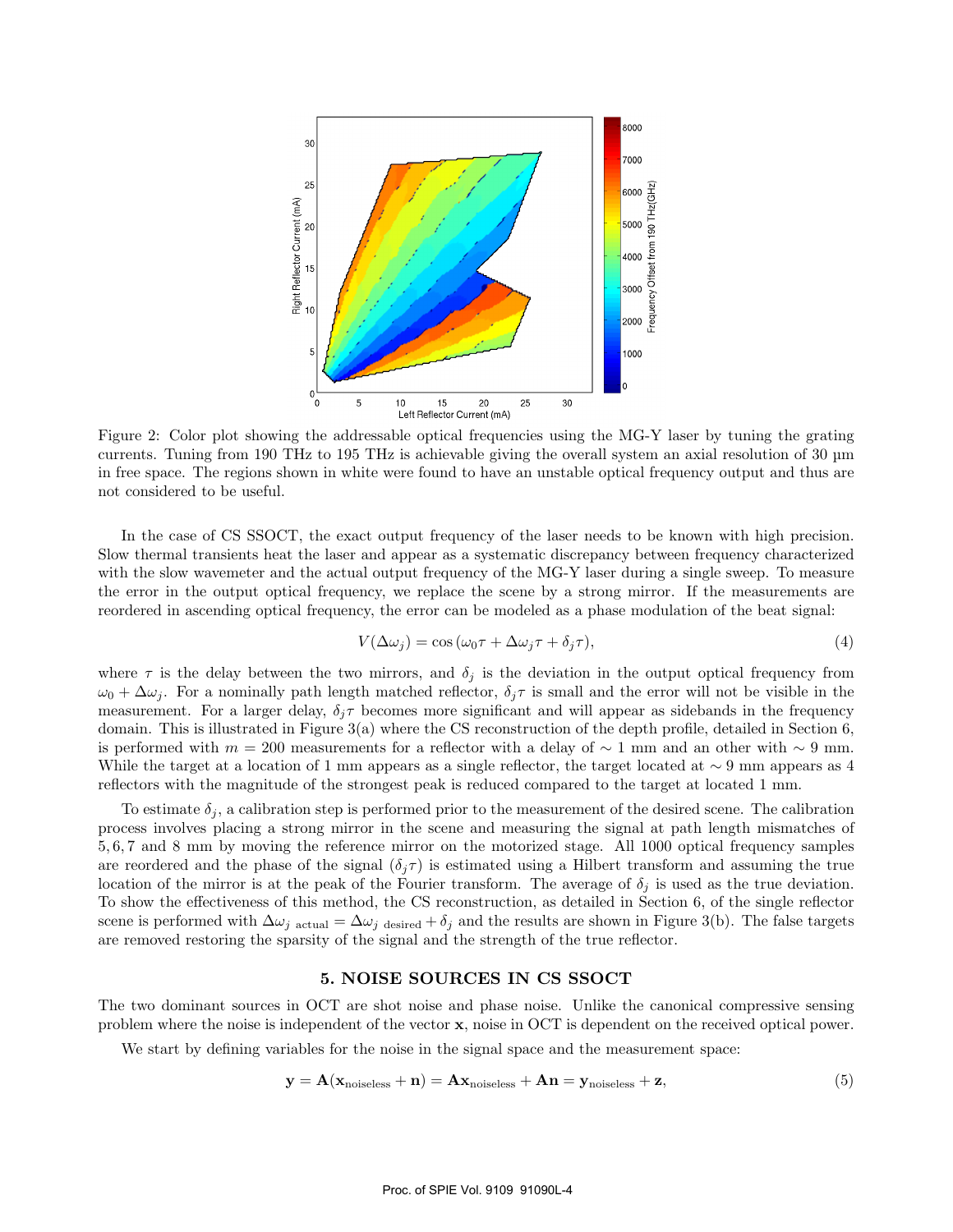

Figure 3: CS reconstruction of a scene with a single strong reflector. The dashed red line shows a strong reflector close to being path length matched. The solid blue line shows a strong reflector further away from the path length matching condition. The two different lines are obtained from independent measurements and reconstructed independently. (a) CS reconstructed of an uncalibrated measurement. The target at a small path length mismatch is properly reconstructed while the target further away has a smaller amplitude and appears as multiple targets. (b) CS reconstruction after recalibration of the measurement matrix. Both targets are properly reconstructed once the impairments in the measurement matrix have been calibrated.

where  **is the noise in the signal itself due to shot noise and the phase noise of the laser, and**  $**z**$  **is the noise in the** measurement domain. To simplify the discussion, we consider the case where the columns of  $\bf{A}$  have unit norm, this can easily be achieved by rescaling the measurements. We will use the fact the approximation  $||x||_2^2 \approx ||y||_2^2$ , guaranteed by the restricted isometry property.<sup>14</sup> It can also be shown that the expectation of the energy in the noise is also conserved giving rise to  $\langle \|\mathbf{n}\|_2^2 \rangle \approx \langle \|\mathbf{z}\|_2^2 \rangle$  because the entries in **n** are assumed to be independent,  $\langle \cdot \rangle$  denotes the expectation value.

Shot noise, originating from the arrival times of photons at the detector, is dependent on the total received power of the laser. In practice, two factors limit the output power of the source: the maximum achievable power from the laser, and the total energy the sample is able to withstand before being damaged. Shot noise therefore from the laser, and the total energy the sample is able to withstand before being damaged. Shot holse therefore<br>sets a upper bound on the signal to noise ration (SNR) of every measured sampled of  $\sqrt{N_e}$  where  $N_e$  is th number of photoelectrons collected by the detector. Since we are mostly interested in scenes consisting of weak reflectors,  $N_e$  can be well approximated by the number of photons collected by the reference arm.

The expected power in the signal due to the phase noise, originating from the finite coherence time of the laser, is proportional to: $15$ 

$$
\left\langle \|\mathbf{n}_{\text{phase}}\|_{2}^{2} \right\rangle \propto \sum_{i} R_{i} \tau_{i}^{2},\tag{6}
$$

where  $R_i$  is the reflectivity of the reflector,  $\tau_i$  is the delay of the i<sup>th</sup> reflector. Two key observations should be made about the expression above. First, the total noise power is dependent on the strength of the reflectors  $R_i$ . Second, the amount of noise contributed by each reflector is dependent on its physical location. This means that the amount of noise in the scene cannot be known with full precision prior to reconstructing the reflectivity profile of scene. To obtain an estimate of the phase noise power, we assume that the scatterers are located near the middle of the scene. This removes the explicit dependence on their location  $\tau_i$  while giving a reasonable estimate for the noise. Equation 6 can therefore be simplified to

$$
\left\langle \|\mathbf{n}_{\text{phase}}\|_{2}^{2} \right\rangle \propto \sum_{i} R_{i} \implies \left\langle \|\mathbf{n}_{\text{phase}}\|_{2}^{2} \right\rangle \propto \|\mathbf{x}_{\text{noiseless}}\|_{2}^{2}. \tag{7}
$$

The energy in the noise can be estimated as a scaled version of the measured noiseless signal power. Uncertainty in the optical frequency output from the laser, described in Section 4, will also manifest itself in an indistinguishable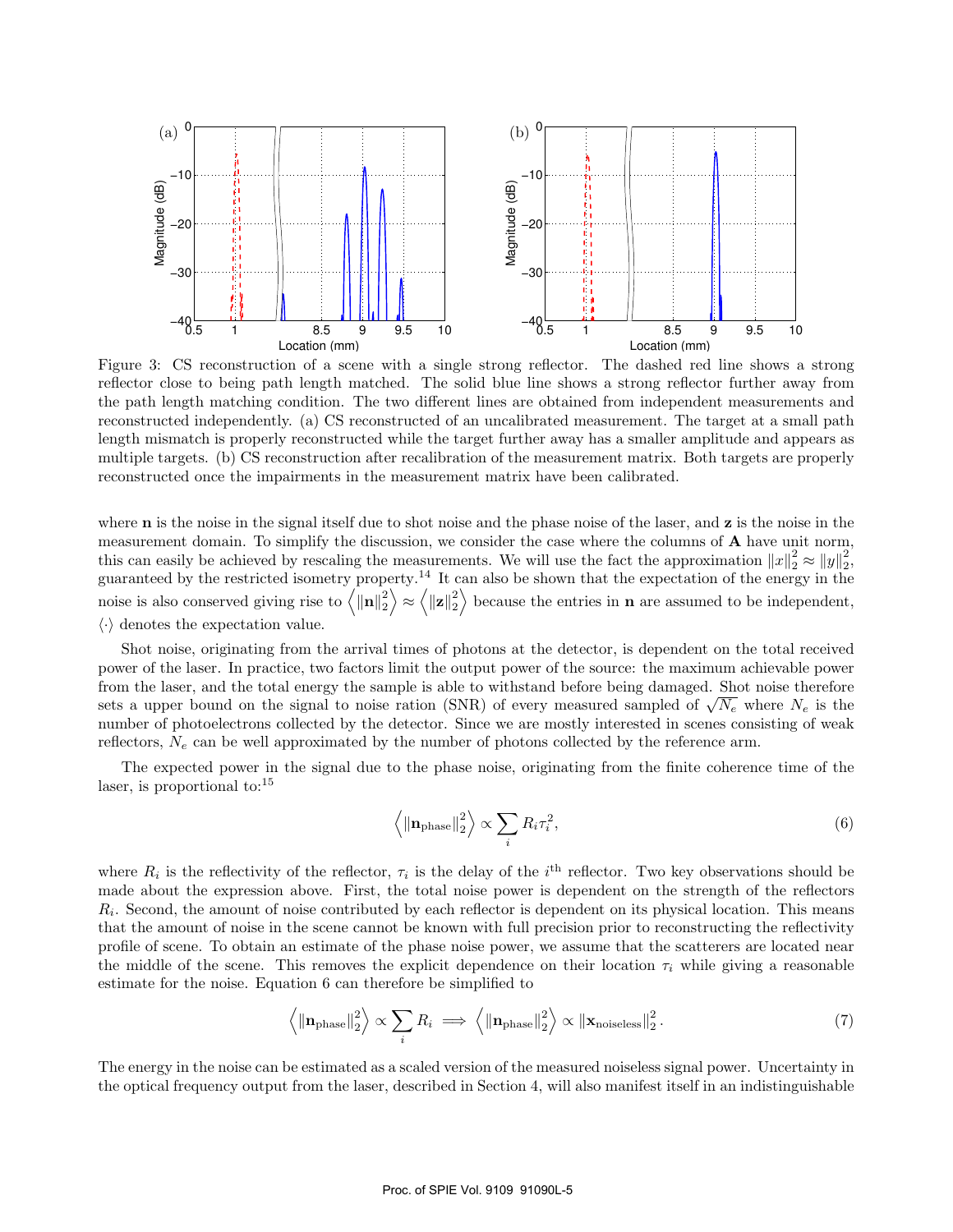fashion limiting the usefulness of theoretical estimates for the phase noise. Since phase noise is the dominant source of noise, we ignore the contribution of shot noise in our CS reconstructions.

Using the restricted isometry property,<sup>16</sup>  $\|\mathbf{x}_{\text{noiseless}}\|_2^2 \approx \|\mathbf{y}_{\text{noiseless}}\|_2^2$ ,  $\|\mathbf{n}\|_2^2$  can be estimated from the noisy measurements y using:

$$
\|\mathbf{y}\|_{2}^{2} = \|\mathbf{y}_{\text{noiseless}}\|_{2}^{2} + \left\langle \|\mathbf{z}\|_{2}^{2} \right\rangle = \|\mathbf{x}_{\text{noiseless}}\|_{2}^{2} + \left\langle \|\mathbf{n}\|_{2}^{2} \right\rangle,\tag{8}
$$

solving for  $\langle ||\mathbf{n}||_2^2 \rangle$  and letting  $\|\mathbf{x}_{\text{noiseless}}\|_2^2 = \text{SNR} \langle ||\mathbf{n}||_2^2 \rangle$  we obtain:

$$
\left\langle \|\mathbf{n}\|_{2}^{2}\right\rangle =\frac{1}{1+\text{SNR}}\left\|\mathbf{y}\right\|_{2}^{2}.\tag{9}
$$

This estimate of the noise is subsequently used in the CS reconstruction of the reflectivity profile of the scene described in the next section. To estimate the SNR in our particular implementation due to phase noise, the CS reconstruction of a single scatterer reflector placed at  $\approx 7$  mm of path length mismatch was performed. The SNR was increased until false scatterers start to appear. It is found that in our particular experiments, the total signal to noise ratio  $(SNR = ||\mathbf{x}||_2^2 / \langle ||\mathbf{n}||_2^2 \rangle)$  is equal to 10 dB.

### 6. RECONSTRUCTION RESULTS

To demonstrate the imaging capability of the compressed sensing OCT setup at all depths, a thin microscope slide, approximately 1.5 mm thick, is used to create a scene with two scatterers. 1000 optical frequencies, nominally spaced 5 GHz apart, are addressed, at repetition rate of 1 kHz, in a predetermined randomized order using 3 arbitrary waveform generators as shown in Figure 1. One hundred consecutive samples  $(m = 100)$  are used to reconstruct the scene. The reconstruction is then achieved by solving the  $l_1$ -analysis problem:<sup>11</sup>

minimize 
$$
\|\mathbf{W}\mathbf{x}\|_1
$$
  
subject to  $\|\mathbf{A}\mathbf{x} - \mathbf{y}\|_2 < \epsilon = \langle \|n\|_2^2 \rangle^{1/2}$ , (10)

where **x** is a vector with the  $N = 1000$  components corresponding to the real and imaginary components of the reflectivity at the  $N/2$  resolution limited locations in the scene,  $\bf{A}$  is the corrected sampled Fourier matrix corresponding to the addressed optical frequencies from the laser,  $\bf{y}$  contains the measurements.  $\bf{W}$  is a matrix of size  $4000 \times 1000$ , that interpolates the vector **x** in between the Fourier limited locations using a Hamming window. W helps promote sparsity for targets that do not lie exactly on the discretized grid. To improve the reconstruction, reweighing<sup>14</sup> of the  $Wx$  coefficients was done 4 times. We reconstruct multiple scenes with two reflectors, formed by the two facets of an acrylic slab, with the slab placed at different levels of path length mismatch in the scene. The results of the reconstruction are illustrated in Figure 4(a) where each instance of the scene is shown in a different line style. The reconstructions show good agreement of the reflector strengths between scans. It is important to note that the number of weak false targets that appear in the realization of the scene where the glass slide is located further from the mirror increases slightly. This is attributed to the fact that  $\epsilon$  was tuned for a target at a path length mismatch of 7 mm. Targets further away contain more noise which manifests itself as false weak targets.

To demonstrate the capability of reconstructing targets with different relative strengths, located in vastly different locations, we add a second microscope slide,  $\approx 0.3$  mm thick, 10 mm away from the first. The same  $l_1$ minimization problem is solved and the results are shown in Figure 4(b). Once again, the relative strengths and locations of all four targets are correctly identified.

One detail worth consideration when using compressed sensing is the speed at which one can recover the original signal. In the current Matlab  $TFOCS^{17,18}$  implementation, one reconstruction, including the 4 reweighing steps takes approximately 1 minute on a desktop computer. For a full 3D scan, containing  $100 \times 100$  lateral locations, the reconstruction of the full scene would take approximately 1 week. Parallelization can help reduce the overall reconstruction time at the expense of added programming complexity. We expect that this reconstruction time can be significantly improved; however, the usefulness of a CS acquisition scheme may be most important in to cases where acquisition time, or optical energy is a premium. This may eventually prove to be useful in dynamic biological processes where the dose of optical power is limited so as not to damage the specimen.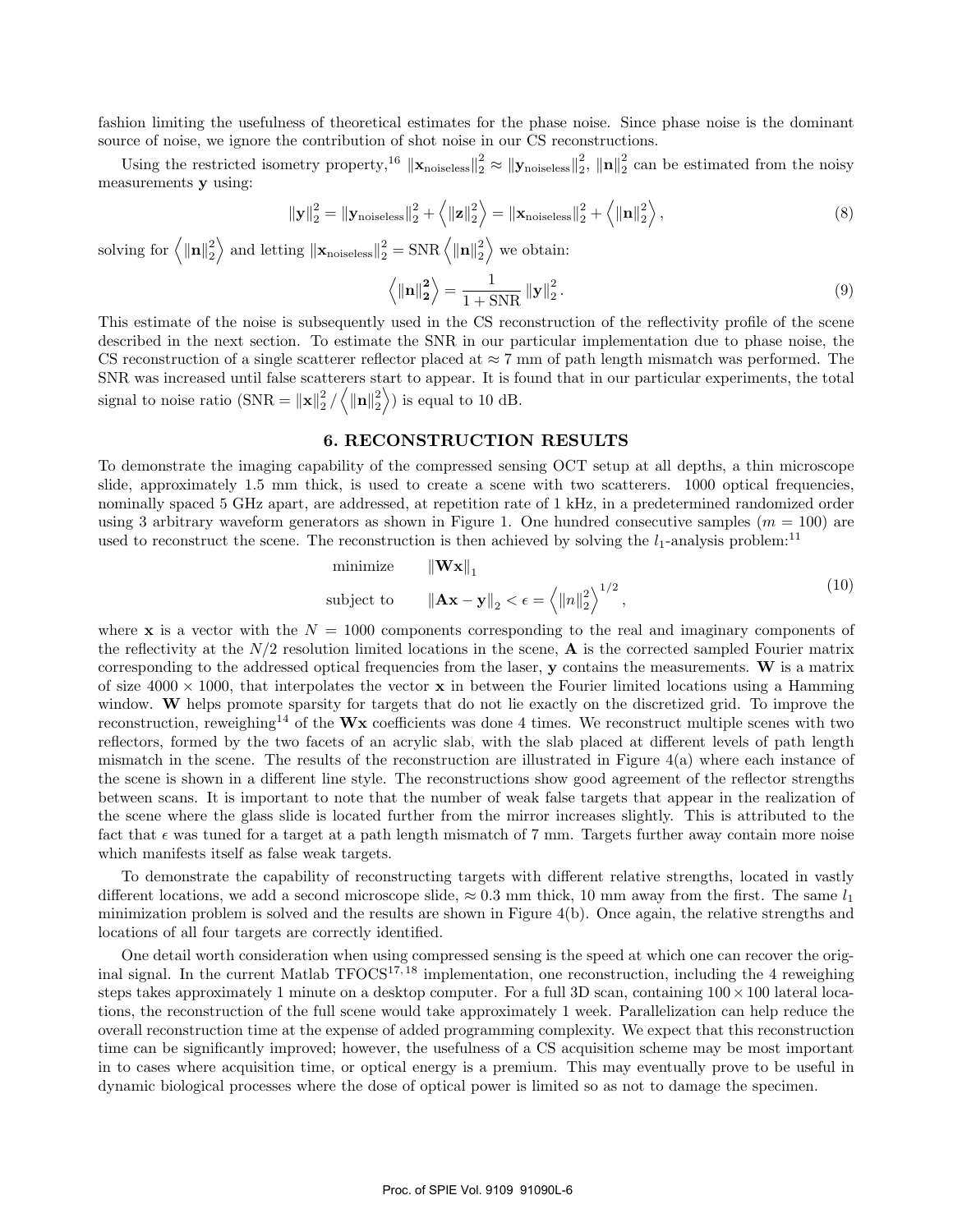

Figure 4: (a) CS reconstruction of a two target scene at various levels of path length mismatch with  $m =$  $100, N = 1000$ . The motorized staged is moved between different instances of the scene to change the path length mismatch. Each instance is depicted with a different line style. The scene is composed of a single acrylic slab, ∼ 1.5 mm thick. (b) CS reconstruction of a scene with two acrylic slabs (4 reflectors) of the reflectors slightly misaligned to change their relative strength. The strength and location of all 4 reflectors, marked by the symbol  $\times$ , are correctly recovered.

### 7. CONCLUSIONS

To conclude, a demonstration of a swept source compressed sensing optical coherence tomography is shown to decrease the number measurements taken to reconstruct a sparse scene, thereby reducing the acquisition time. A compression ratio of 10 for a two scatterer scene and a compression ratio of 5 for a scene with four scatterers of different relative strengths were achieved. While the current scan acquisition time is not yet comparable to that of the state of the art OCT setups, better dynamic characterization of the output frequency of the Vernier tunable laser promises to make this a competing technology. The usefulness of this technique will ultimately depend of the reconstruction speed of the depth profile from the compressed samples.

## 8. ACKNOWLEDGMENTS

The authors would like to thank John J. Bruer and Roarke Horstmeyer for their insightful discussions. This work was supported in part by the Defense Advanced Research Projects Agency (DARPA) Knowledge Enhanced Compressive Measurements program (KECoM).

#### REFERENCES

- [1] Drexler, W. and Fujimoto, J. G., eds., [Optical Coherence Tomography Technology and Applications], Springer Berlin Heidelberg, (2008).
- [2] Jayaraman, V., Cole, G. D., Robertson, M., Burgner, C., John, D., Uddin, A., and Cable, A., "Rapidly swept, ultra-widely-tunable 1060 nm MEMS-VCSELs," Electronics Letters 48, 1331–1333 (2012).
- [3] Coldren, L. A., "Monolithic tunable diode lasers," IEEE Journal of Selected Topics in Quantum Electronics 6, 988 –999 (2000).
- [4] Hulme, J. C., Doylend, J. K., and Bowers, J. E., "Widely tunable Vernier ring laser on hybrid silicon," Opt. Express 21, 19718–19722 (2013).
- [5] Laroy, R., Morthier, G., Mullane, T., Todd, M., and Baets, R., "Stabilisation and control of widely tunable MG-Y lasers with integrated photodetectors," IET Optoelectronics 1, 35–38 (2007).
- [6] Cand`es, E. J., Romberg, J., and Tao, T., "Robust uncertainty principles: exact signal reconstruction from highly incomplete frequency information," IEEE Transactions on Information Theory 52, 489–509 (2006).